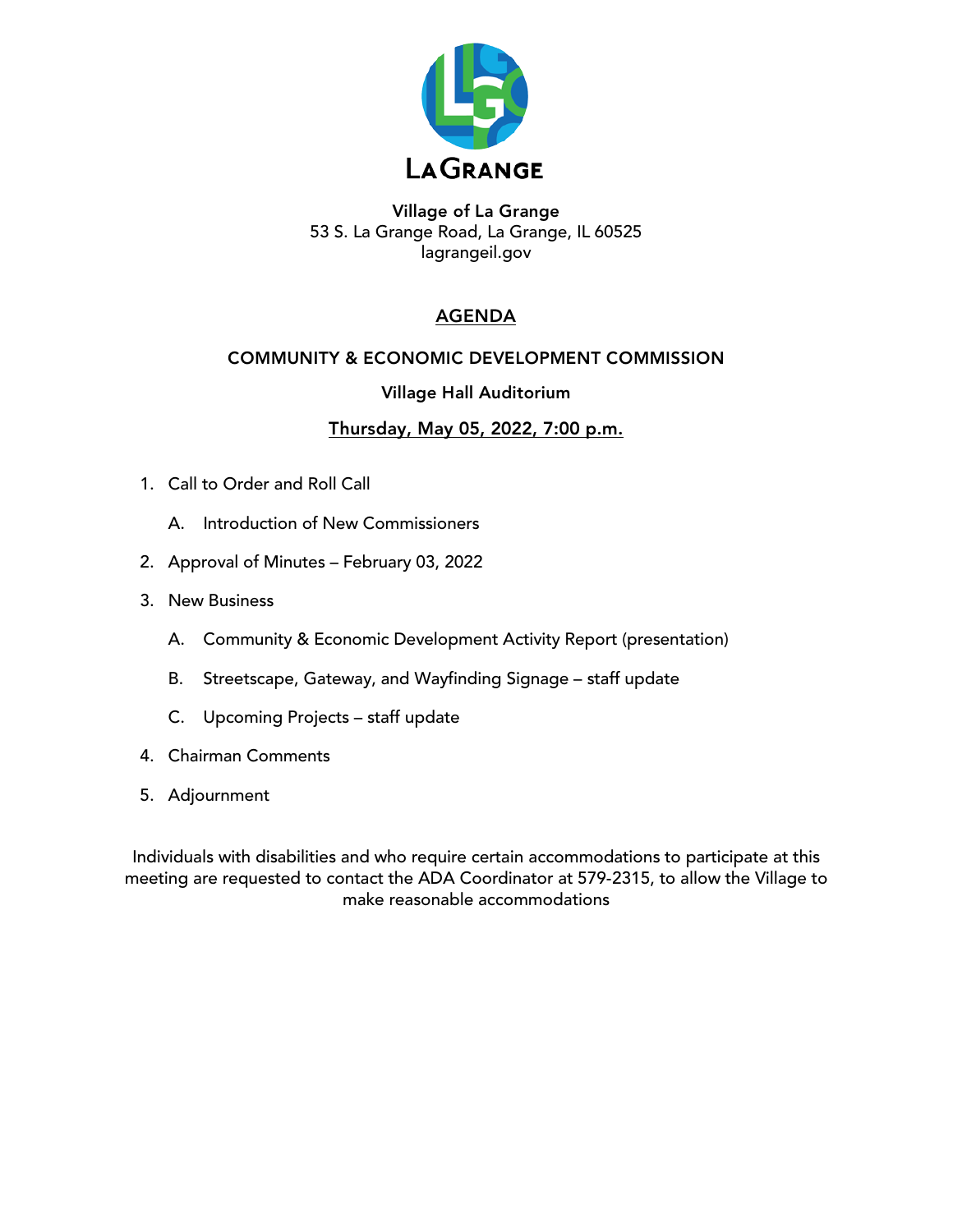# **MINUTES**

### Community and Economic Development Commission Village of La Grange

#### February 03, 2022

## **I. CALL TO ORDER AND ROLL CALL:**

A meeting of the Community and Economic Development Commission was held on February 03, 2022 in the auditorium of the Village Hall at 53 South La Grange Road, La Grange, IL and was convened at 7:06 p.m. by Chairman Russ Riberto.

Present: Commissioners Buttron, Carlson, Cassidy, Hall, Hayes, Heery, Janevski, Janowski, McQuiston, Palmer, Sher, and Chairman Riberto.

Absent: Commissioners Hanson and McGee.

Also Present: Community Development Director Charity Jones

### **II. APPROVAL OF MINUTES:**

On motion by Commissioner Carlson, seconded by Commissioner Hall, the minutes of the November 4, 2021 Community and Economic Development Commission meeting were approved.

#### **III. NEW BUSINESS:**

#### **Community & Economic Development Activity Report**

Director Jones gave a presentation of sales tax trends through fall of 2021. She reported that municipal sales tax continues to trend significantly higher than usual as a result of the Leveling the Playing Field Act that changed how the state collects sales tax on online purchases. Director Jones then summarized the key elements of the Act. She noted that following a professional event in the fall the Illinois Department of Revenue provided additional explanation to local municipalities regarding the state's sale tax reporting, so staff can continue to track local activity and exclude the majority of online activity. The state's data reflect that local taxable retail activity through fall of 2021 increased 16% from 2020 and was 11% higher than the same period in 2019.

Director Jones then reported on permit activity through the end of 2021. Permit applications continued the higher than average trend, which began in mid-2020. Permits issued in 2021 were 20% higher than La Grange's 5 year average level of activity.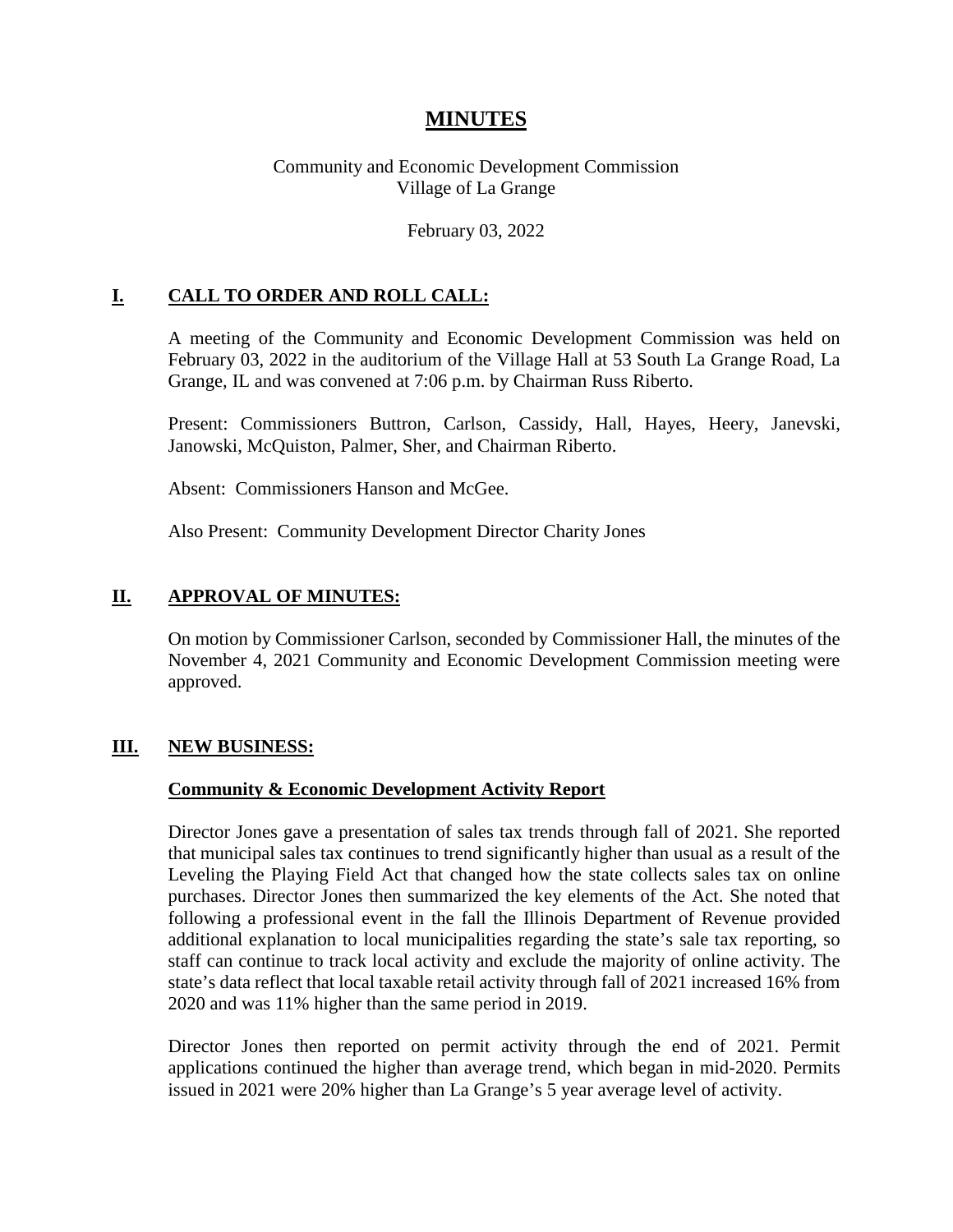Director Jones then announced new businesses and businesses that have planned openings in the near future. She also noted that after nearly 40 years in business, the Palmer family sold La Grange mainstay Palmer Place to Dave and Leslie Tarman. She reported that Dave and Leslie, who also own the Silo in Lake Bluff, say they intend to make only modest adjustments to this cornerstone restaurant in La Grange.

Director Jones provided a summary report of the 2021 holiday promotions, including inperson and virtual offerings. She noted that the Village's promotional team did an excellent job in garnering media coverage for local businesses in La Grange, which provides direct promotion for these businesses and raises La Grange's brand awareness throughout the Chicagoland area. She also noted the successful new partnership with Visit Oak Park, who partnered with the Village to provide professional photography services at the holiday walk. Director Jones announced that Restaurant Week is scheduled for February 25 – March 6 and asked the Commission to help promote the event to friends and neighbors.

## **Walgreens Alcove – Public Art Concepts**

Director Jones showed the CEDC the final artwork, installed that week.

# **Update on Upcoming Projects**

Director Jones reported that phase one of the streetscape project would commence next month. Phase two of the streetscape project is scheduled for installation in fall 2022.

Director Jones noted that Hitchcock Design Group is preparing specifications for bid for the downtown wayfinding and gateway signs. As part of the contract they are undertaking an evaluation of all of the Village's existing wayfinding signs to see if there are any opportunities for improvement, such as make parking areas more recognizable. Staff anticipates a March bid notice.

Director Jones also reported that the Village staff is in the process of developing a Request for Proposals to solicit a consultant to complete a parking study. The consultant will be tasked with studying parking supply in light of current and projected demand, and evaluating current pricing models, parking regulations, and other Village protocols related to parking. The consultant will also evaluate emerging trends in parking management, such as parklets and electric vehicle charging. Director Jones noted that in the short-term, the parklet program will continue in 2022.

Commissioner Palmer noted that every business benefits from the parking throughout the downtown, not just the spaces immediately near their establishment. Commissioner Hall said that she is interested to see how consumer preferences for indoor vs outdoor dining changes or stays course in 2022. Commissioner Janowski noted that Hinsdale is likely to